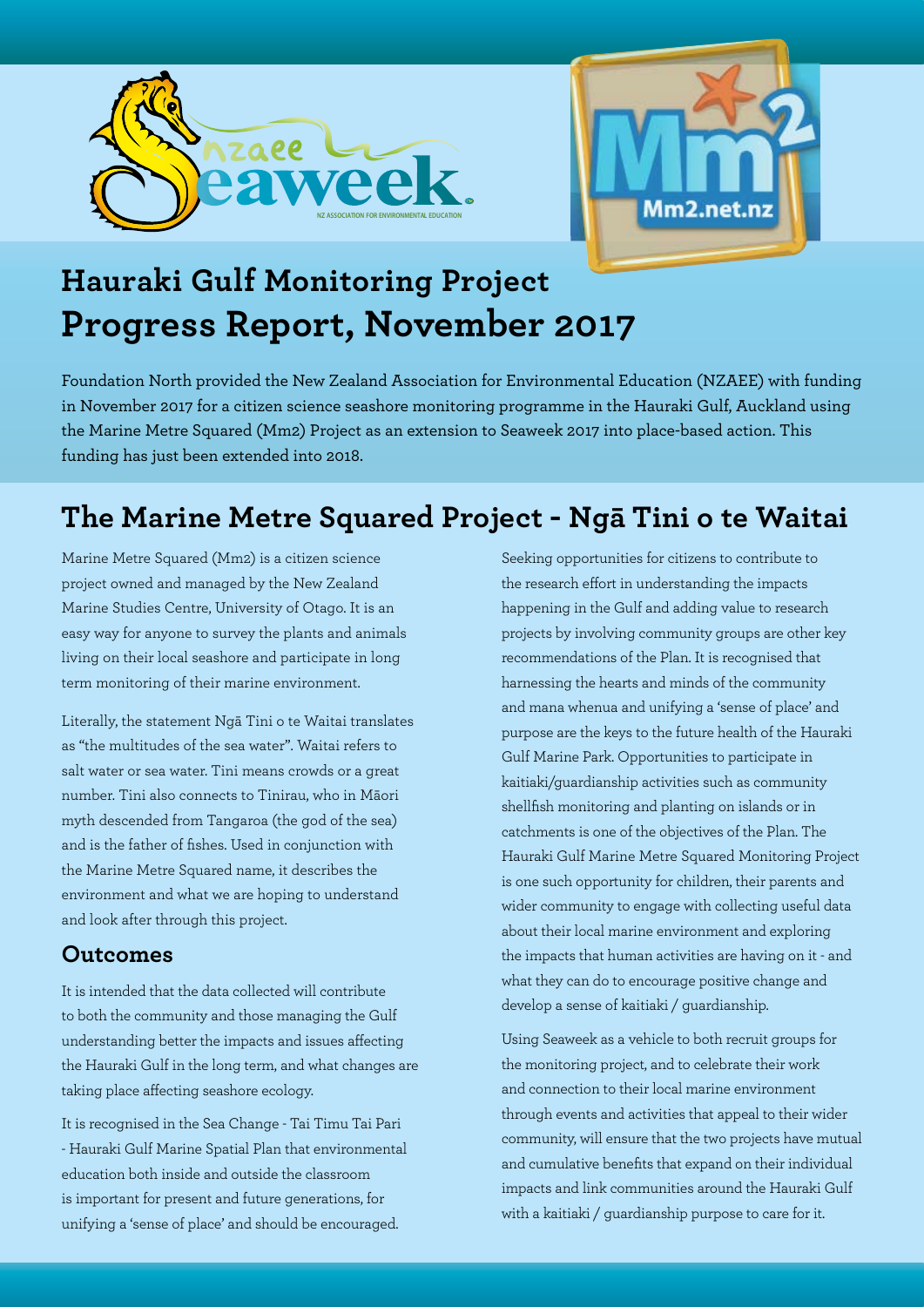## **Progress November 2016 to November 2017**

The 'Preparing for Seaweek' 2017 and 2018 workshops and the Auckland Regional Coordinator's networks have been used to recruit school and community groups to join the programme and commit to long term monitoring of their local seashore. Auckland Council Enviroschools Coordinators are also encouraging schools to participate in the programme.

A number of groups in four general areas of the Hauraki Gulf joined the programme in 2017. These areas are in Devonport, Pakuranga, Beachlands/ Maraetai and Colville. The groups involved included 6 schools, 7 pre-schools, a Sea Scout group and the wider community. Auckland Council Park Rangers have also been supporting the fieldwork in the Beachlands/ Maraetai area. Uptake of the programme in 2017 has been implemented in full by 6 schools. The pre-schools have not yet participated and the Sea Scout group are planning to join for 2018.

Expressions of interest to join the 2018 programme have already been received from six schools and groups in Waiheke Island, Torbay, Takapuna, the Tamaki Estuary, Brookby and the Te Puru Sea Scouts. Recruitment is proceeding with these groups at present.

The Mm2 project is supported by the New Zealand Marine Studies Centre (NZMSC), based at Otago University and Director Sally Carson is supervising implementation of the programme by the Seaweek National and Auckland Coordinator

Dr Mels Barton. NZMSC are providing resources, shore identification guides and the database which holds the data collected, plus technical support to the Project Manager. NZMSC has a small grant with DOC's Community Conservation Partnership fund to use Mm2 to support regions across New Zealand to increase understanding of the local environment but also collect relevant data that could lead to improved management of the coast and influence environmental changes.

The programme involves up to 6 visits per school / group by the Project Manager to support their data collection, uploading and processing of data over the period of about a year. Key questions that each group will address are:

- Why should we engage with this project?
- What does this information tell us about our marine environment?
- What is having an impact on our marine environment?
- How can we better understand what is affecting our marine environment?
- What can we do to help restore our coastal environment?

The intention is that after the first year these groups will be confident enough to collect future data sets on their own and will be involved in community action projects related to their site. The results will be shared with the wider community in each area.

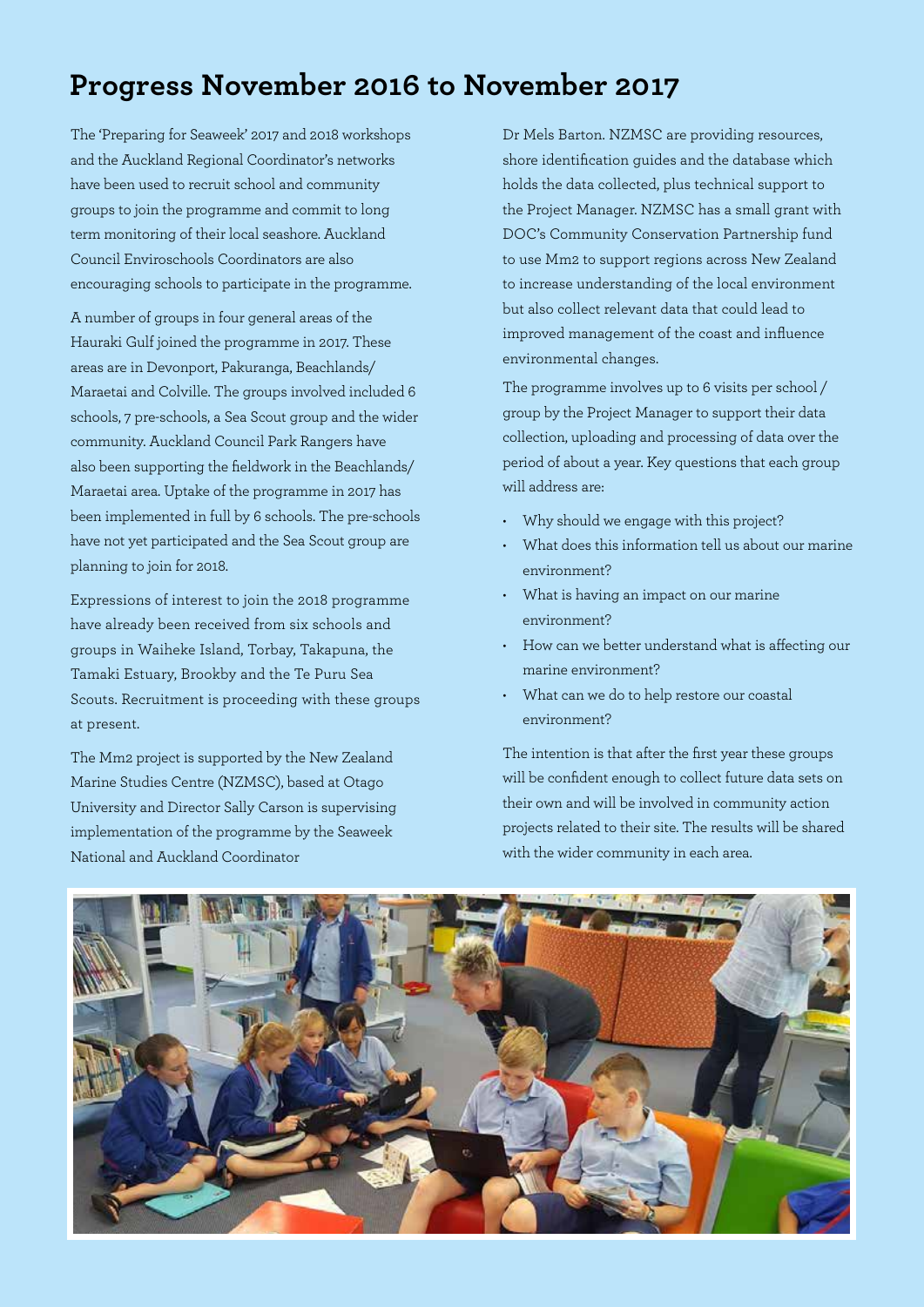

**Group 1: St Leo's Catholic School, Devonport** have completed the whole programme. The entire school came to the beach for the first fieldwork day and the 30 senior students completed five Mm2 squares, supported by their teachers and parent helpers. A smaller group completed four squares on the second fieldtrip. The seniors were lucky enough to have NZMSC Director Sally Carson run their comparison and sharing session to look at their data. It is hoped that the school will use the experience upon which to base an activity during Seaweek 2018 and continue to monitor Torpedo Bay in future.

**Group 2 - Sunnyhills School, Pakuranga** have received an introductory teacher briefing session and the 20 students collected and uploaded their first data set of five Mm2 squares. Their fieldwork was delayed by a cyclone earlier in the year so they plan to collect their second data set in term 1 of 2018.

**Group 3 - Beachlands Intermediate School** have received an introductory teacher briefing session, and have collected and uploaded their two sets of field data. Over 120 students participated in the first fieldwork day plus 14 teachers and parent helpers and 14 Mm2 squares were completed. The second fieldtrip involved 32 students who collected 12 data sets. Their sharing and data comparison session is planned for term 1 2018.

**Group 4 - Colville School, Colville Harbour Care and the Colville community** have completed the whole programme and have been extremely enthusiastic about participating in this project. They have obtained their own funding and recruited an Environmental Coordinator to work with the community on protecting their catchment. Representatives from Moehau Environment Group and Waikato Regional Council also attended the briefing session. The Colville school has 30 pupils aged 5-13 and the whole school participated in collecting the first set of data which comprised seven soft shore and four



rocky shore Mm2 squares. The second fieldtrip took the seven keenest students who collected two soft shore Mm2 squares and the senior class participated in the data sharing and comparison session. The school Principal and the Environmental Coordinator are discussing ideas for participating in Seaweek 2018.

**Group 5 - Maraetai Beach Primary School** have received an introductory teacher briefing session and collected and uploaded two data sets with 40 students completing eight Mm2 squares twice. Their data comparison and sharing session is planned for December 2017.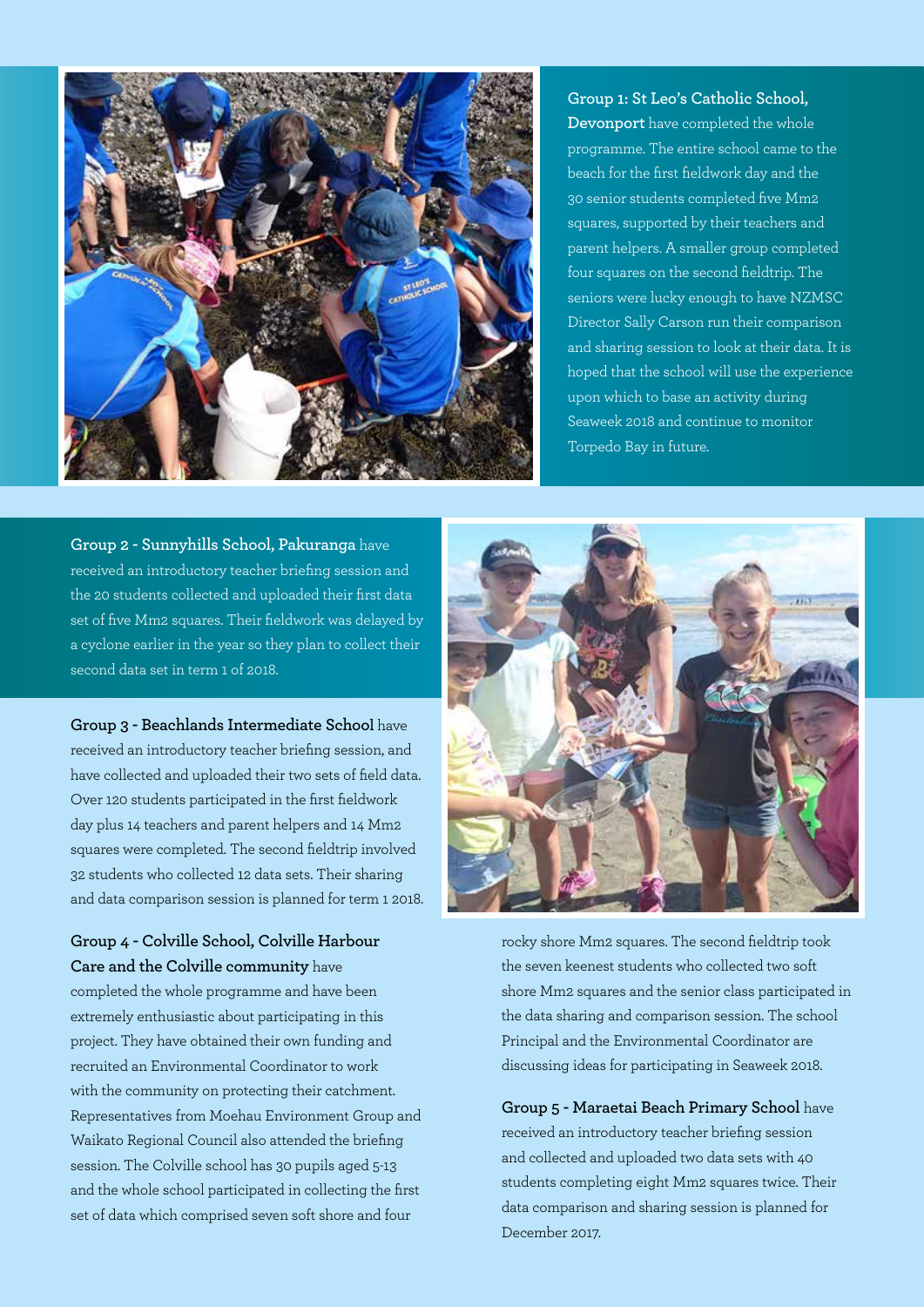**Group 6 - Bucklands Beach Primary School** have

received an introductory teacher briefing session and collected and uploaded one data set with a second fieldtrip and data upload session planned for December 2017. The 30 students have uploaded four Mm2 data sets to date.

**Te Puru Sea Scout Keas group** have received an introductory teacher briefing session and plan to have their first data collection fieldtrip in February 2018.

**Te Puru Community Centre** has coordinated and supported the work of Beachlands Intermediate, Maraetai Beach Primary and Te Puru Sea Scouts and enabled additional support from the Auckland Council Regional Parks Rangers to be available to help with fieldwork. They continue to advocate uptake of the programme to other schools in their area.

**Takapuna GIFT Education** have an introductory briefing session booked for all their staff for December 2017 and this brand new school for gifted children is keen to participate fully as soon as their first students are enrolled.

#### **Workshops**

Sally Carson, Director of the NZ Marine Studies Centre held a teacher workshop at Te Puru, Maraetai to educate participants about the context for and use of data collected using Mm2 and raise awareness of invasive species during the winter of 2017.

Teacher workshops to support a new resource for Year 11 on Ocean Acidification took place around the country, including in Auckland and Northland in October-November 2017.

Mm2 featured at a citizen science conference (keynote presentation and fieldtrip) hosted by the Mountains to Sea Education Trust in Northland (Leigh 21-23 April 2017) and a Mm2 workshop was held in Whangarei at the beginning of May.

#### **Resources**

All the groups were provided with a class set of NZMSC seashore identification guides, comprising Rocky Shore Guide, Sandy / Muddy Shore Guide plus Te Reo versions of both guides. They have also received a full set of the Hauraki Gulf Forum poster series (six years of three posters per year) and a set of NZMSC workbooks (Rocky Shore Activity Book, Mudflat Mysteries Activity Book, Rocky Shore Colouring Book). All these resources have been funded by organisations other than Foundation North to date. A new resource in the form of an Activity Book to show how Mm2 can address environmental issues is proposed but requires funding to progress.

All the groups were provided with a Mm2 field kit comprising a metre squared made of plastic pipe, bucket, sieve, trowel and sample tin. Another 20 kits have been purchased to lend to groups as required to complete their first year's fieldwork.